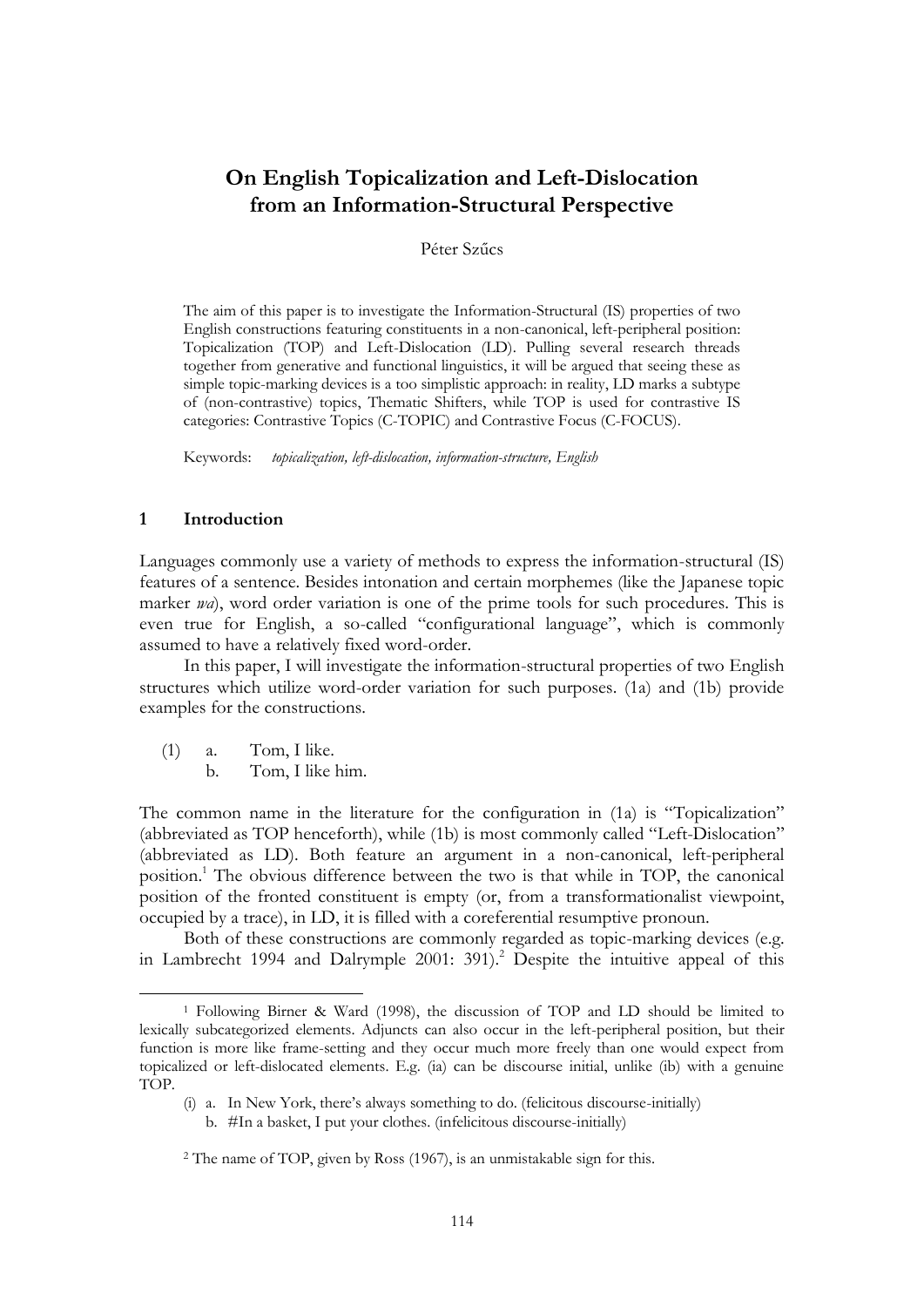characterization, not everybody has shared these ideas. There are several functionalist researchers who have called these assumptions into question. For instance, Prince (1999) writes the following about TOP:

A glance at the literature over the past thirty years shows that this assumption has been maintained by syntacticians as well as by functionalists, although it has never been proven or even, to my knowledge, seriously investigated.

Prince argued in several papers (Prince 1981, 1998, 1999) that rather than being simple topic-marking devices, both TOP and LD may actually have several functions, and marking a topic is crucially *not* one of them. In this paper, I argue that Price"s claims are partially correct. The claim that TOP and LD simply mark topics cannot be maintained (especially for TOP), but a more fine-grained view of IS-notions can capture the generalizations about these constructions. Such a view has been emerging in the generative research tradition, so a possible convergence between generativists and functionalists is possible.

Before discussing the details about TOP and LD, it is essential to clarify the basic concepts of information structure, topic and focus. I will do so in the next section.

### **2 Basic concepts of Information Structure**

### **2.1 Topic**

 $\overline{a}$ 

According to the widely accepted generalization "the topic of a sentence is the thing the proposition expressed by the sentence is about" (Lambrecht 1994:  $118$ ).<sup>3</sup> From this basic tenet, various constraints follow which delimit what can serve as a topic expression. It is commonly accepted that topics must be at least referential, otherwise they could not serve as targets for a proposition. According to Gundel & Fretheim (2004), this has to do with the definiteness or presupposition effect that topics have. They cite a Japanese example. In (2a) the subject is followed by the nominative marker *ga* and it can be interpreted as either definite or indefinite. In (2b), by contrast, the subject is followed by the topic marker *wa* and it can be interpreted only as definite (and it can also have a generic meaning).

| (2) | a. |  | Neko <b>ga</b> kingyo o ijit-te |                                                     | (Japanese) |
|-----|----|--|---------------------------------|-----------------------------------------------------|------------|
|     |    |  |                                 | cat NOM goldfish OBJ play-and                       |            |
|     |    |  |                                 | "The cat/A cat is playing with the/a goldfish and"  |            |
|     | b. |  | Neko <b>wa</b> kingyo o ijit-te |                                                     |            |
|     |    |  |                                 | cat TOP goldfish OBJ play-and                       |            |
|     |    |  |                                 | "The cat/*A cat is playing with the/a goldfish and" |            |

An English example for the presupposition effects of topics can be illustrated with the "lie-test" (Erteschik-Shir & Lappin 1979, cited by Lambrecht 1994:52). Consider  $(3)$ :

<sup>3</sup> Note that this definition does not include "discourse topics", as its scope is limited to the sentence-level.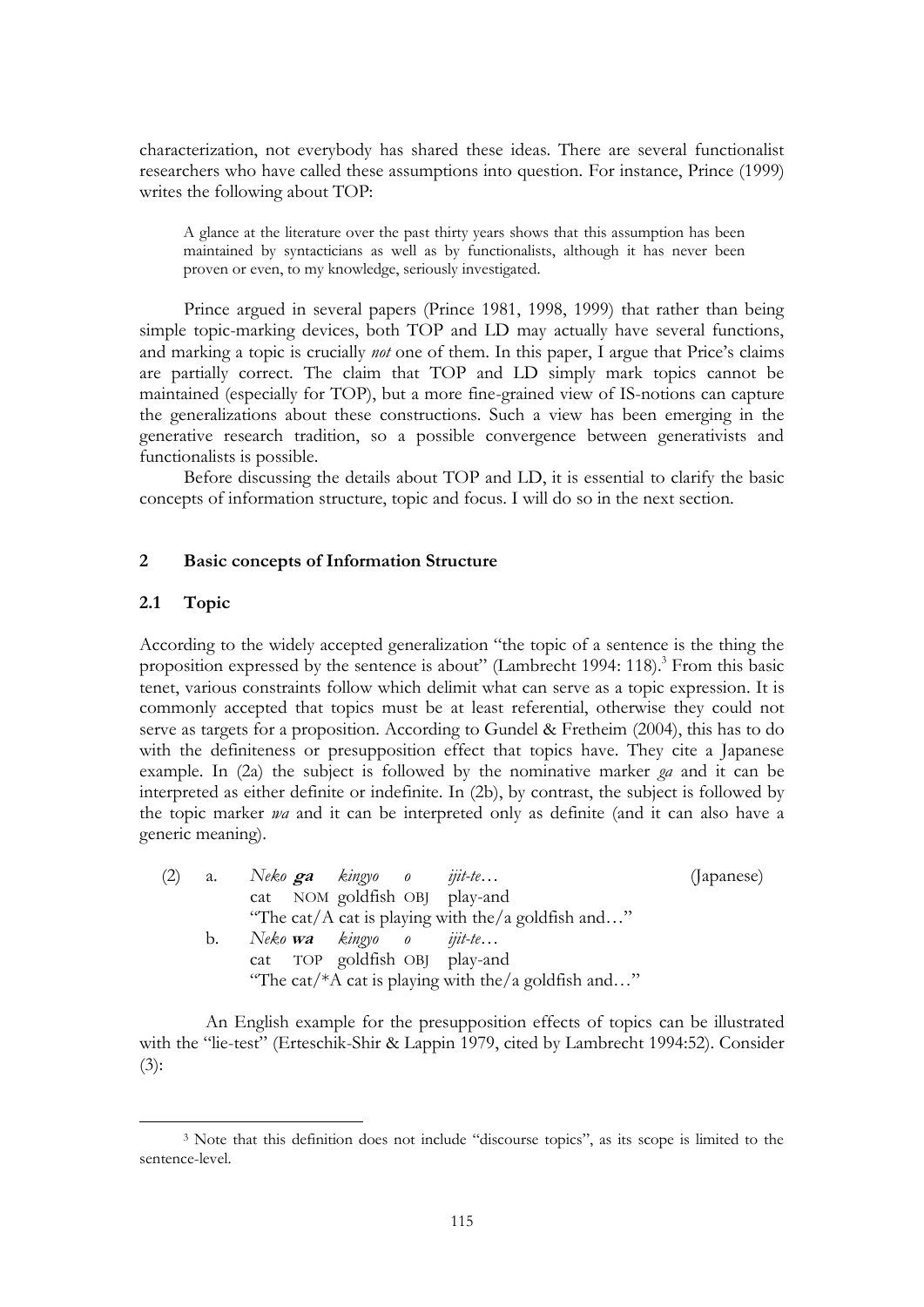(3) a. John is my friend. b. My friend is John.

(3a) is assumed to be about *John*, so *John* is the topic. Imagine someone challenges the claim in (3a) by saying "That's not true!" This would be understood as claiming "John is NOT your friend," but the existence of John would still be taken for granted. Since it is presupposed, it is outside of the scope of sentence negation. In fact, the denial could be felicitously complemented with "you don"t have any friends," which indicates that only the existence of topic (*John*) is presupposed, the content of the comment is not. Conversely, uttering "That's not true!" in response to (3b) where the topic is *my friend*, would still presuppose that I have a friend (just not *John*).<sup>4</sup>

It is evident that the claim that a sentence is "about" a topic is vague in itself. In principle, one can argue that sentence (3a) is not just about John, but also about the speaker, or the speaker's friends. To remedy this problem, various tests have been proposed in the literature to identify topics. Prince (1999), citing Gundel (1974/1985) and Reinhart (1981), lists 3 tests that could be used for this purpose:

(i) *The "as for X"-test*:

Can the sentence be plausibly paraphrased with an initial "as for X"-phrase, where X is the supposed topic expression?

(ii) *The "what about X"-test:*

Can the sentence plausibly answer a "what about  $X$ "-question, where  $X$  is the supposed topic expression?

(iii) *The "say about X that…"-test:* Could the sentence be plausibly reported about using an initial "Y said about X that…"-phrase, where X is the supposed topic expression?

If we use these tests on (3a), we can verify that *John* is indeed the topic of the sentence (and not e.g. the speaker's friends). Note that the test-results would be the exact opposite in the case if (3b).

- (4) a. As for John, he is not my friend.
	- a′. #As for my friend, John is not him.
	- b. A: "What about John?"

 $\overline{a}$ 

- B: "John is not my friend."
- b'. #A: "What about your friend?" B: "John is not my friend."
- c. He said about John that John is not his friend.
- c′. #He said about his friend John is not him.

It has also been suggested that the entity that is denoted by the topic expression should be accessible in the discourse universe. Gundel (1985) calls this the "familiarity condition" on topics. Lambrecht (1994: 159) offers a striking example. (5) is a beginning of a telephone conversation, where someone had dialed the wrong number.

<sup>4</sup> Note that the test even works if we replace *John* with a definite expression like *the king of France*. Of course one could say to (3a) "That's not true, because the king of France doesn't even exist!", but that would be an explicit modification of the presupposition.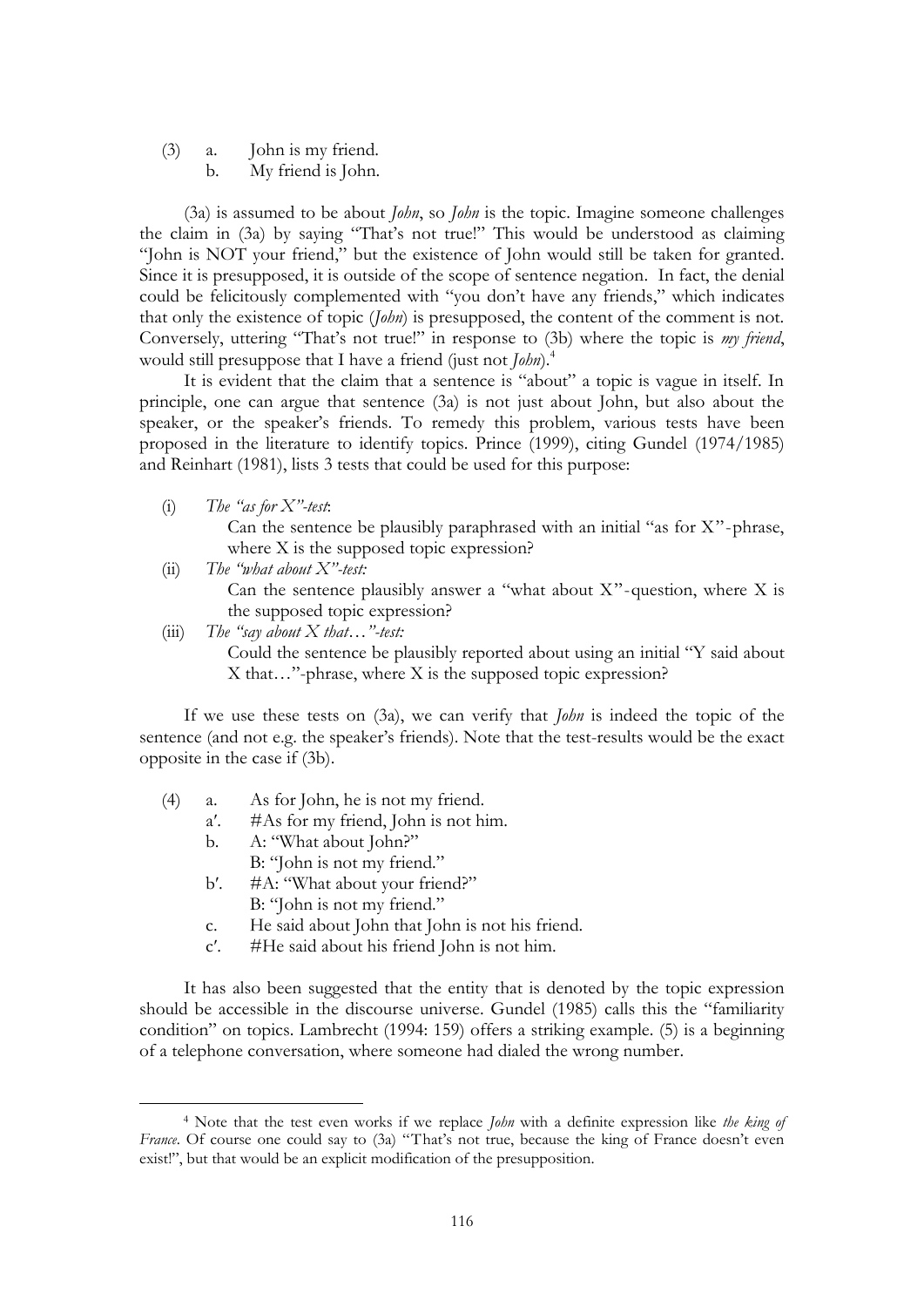(5) A: Is Alice there?

 $\overline{a}$ 

- B: a. #Alice isn't here.
	- b. There is no Alice here.

Even though *Alice* is a referential, definite expression, and is clearly discourse old by the time B replies, the reply in (5a) is undoubtedly strange. The problem in B"s first reply is that *Alice* is not properly established in the universe of the discourse, since B doesn"t know what *Alice* could A refer to. The way to circumvent this problem is to remove *Alice* from the position where she is interpreted as a topic, as in B"s second reply.

There are also other tendencies which have been noted in connection with topics. One of these is that topics tend to be animate entities. Many languages are like English in this respect in that there"s no direct syntactic correlate for this, but the interested reader is referred to Dalrymple & Nikolaeva (2011, chapter 1 and references therein) for an outline of the correlation between animacy and topichood in the context of objectmarking in a number of languages.

Another tendency is related to the intuition that topics are somehow centers of attention in a discourse. This, combined with the accessibility constraint mentioned earlier, is formalized by Centering Theory (Walker, Joshi and Prince 1998), which says that if anything is referred to with a pronoun in the subsequent discourse, it should be the backward looking center of a sentence. This is, informally speaking, the element that links the sentence to the previous discourse, which roughly corresponds to the notion of topic in Centering Theory.<sup>5</sup> The idea is that since topics are established in the discourse, active in the interlocutors" minds, they can easily be referred to with pronouns.

It has been recognized that a single term "topic" is inadequate to cover all the uses of topics. According to Frascarelli (2007), at least three subtypes should be distinguished: Continuing Topics, Shifting Topics, and Contrastive Topics. According to Frascarelli, each of these has specific characteristics (intonational pattern and syntactic behavior) in Italian.

Continuing Topics, which are always linked to the discourse, refer back to some already established entities. Shifting Topics can be "newly introduced, newly changed or newly returned to" (Frascarelli 2007). They either introduce completely new topics to the discourse, or they introduce a subtopic. These kinds of topics are also referred to as "Thematic Shifters" by Erteschik-Shir (2007). Gazdik (2012) mentions that in Hungarian, continuing topics contrast with thematic shifters in that only the latter can be overtly realized (Hungarian is a pro-drop language). So because the topic is unchanged from the previous sentence, the subject pronouns are anomalous in (6a). By contrast in (6b), the subject is subtopic of a previously introduced discourse topic.

| a. |                |  |                                                                                                                |  |  | sokra                                                                                                                                                                                                                                  |
|----|----------------|--|----------------------------------------------------------------------------------------------------------------|--|--|----------------------------------------------------------------------------------------------------------------------------------------------------------------------------------------------------------------------------------------|
|    |                |  |                                                                                                                |  |  |                                                                                                                                                                                                                                        |
|    |                |  |                                                                                                                |  |  |                                                                                                                                                                                                                                        |
|    |                |  |                                                                                                                |  |  |                                                                                                                                                                                                                                        |
|    |                |  |                                                                                                                |  |  |                                                                                                                                                                                                                                        |
|    | $_{\rm lot.'}$ |  |                                                                                                                |  |  |                                                                                                                                                                                                                                        |
| b. |                |  |                                                                                                                |  |  |                                                                                                                                                                                                                                        |
|    |                |  |                                                                                                                |  |  |                                                                                                                                                                                                                                        |
|    |                |  | Tamás szeret olvasni.<br>Thomas likes read.INF<br>fogja vinnni.<br>aux.3sG reach.INF<br>Mesélek a barátaimról, |  |  | (#O) intelligens, szorgalmas és<br>he intelligent hard-working and much<br>John likes reading. He is intelligent, hard-working and he will achieve a<br>Tamásról, Péterről<br>tell.1sG the my friends.POSS1PL.DEL Thomas.DEL Peter.DEL |

<sup>5</sup> Centering Theory offers another candidate for topichood, the Preferred Center, the most prominent newly introduced entity. For details, see Prince (1999).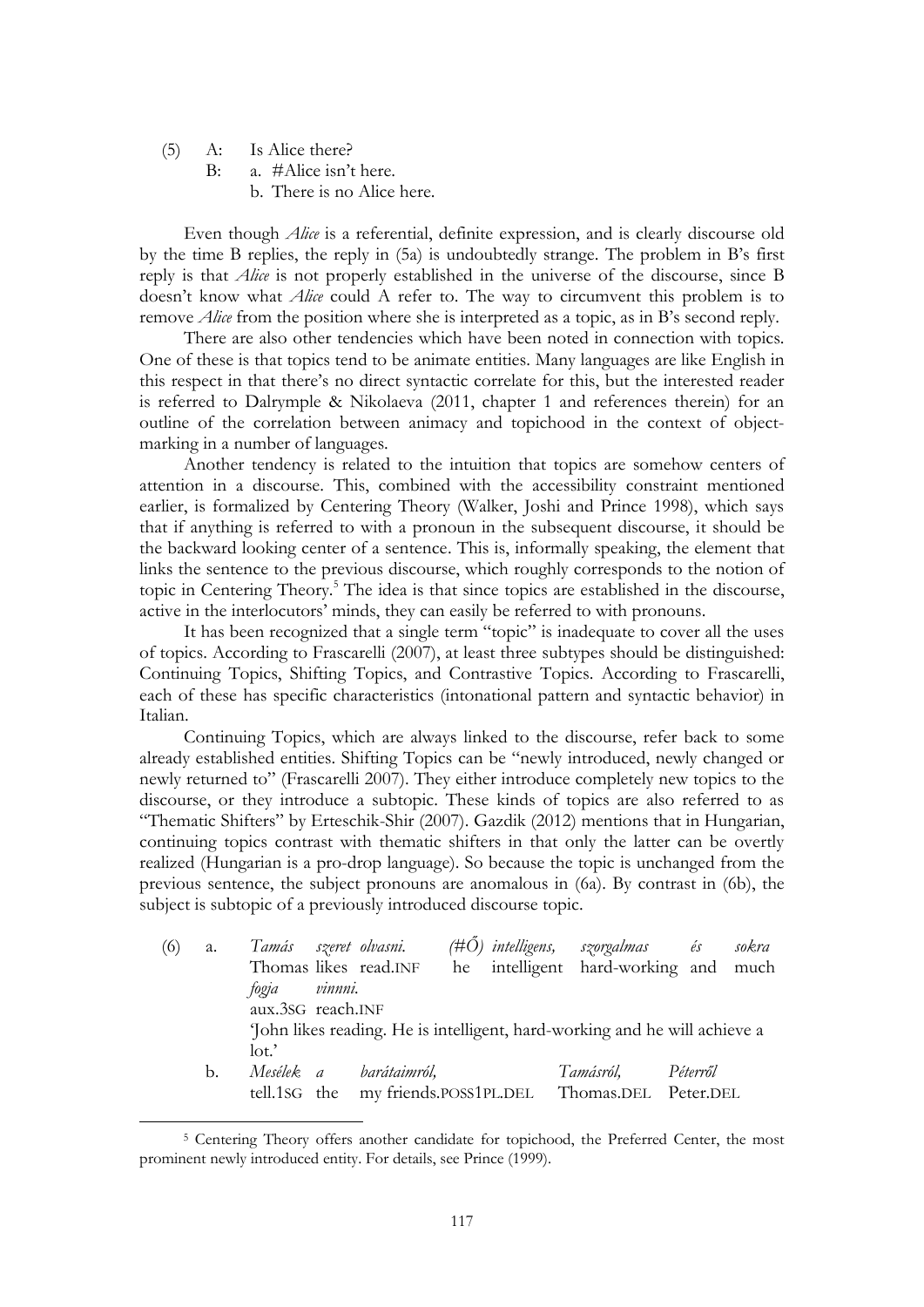*és Katiról. Tamás egy régi barátom, Pétert az* and Kate.DEL Thomas an old friend.POSS.1SG Péter.ACC the *egyetemről ismerem, Marival pedig együtt dolgozunk.* university.DEL know.1sg Mary.INSTR and together work.1PL "I"ll tell you about my friends, John, Paul and Mary. John is an old friend of mine from school, Paul, I know him from college, and Mary, I work together with her.'

Example (6b) also shows that topics are not always discourse-old, since the proper names themselves had not been mentioned before. As subtopics, they are accommodated from the discourse, from a general "question under discussion".<sup>6</sup>

Contrastive Topics contrast the topic entity to other entities in the discourse, like in (7):

(7) Tom $_{C\text{-TOPIC}}$  ate the beans.

Contrastive Topics are associated with a specific intonational contour and an interpretation that evokes that there is more to say, only a partial information has been given. It means that the sentence implies that there are additional people who ate other food items (e.g. Mary ate the meat, Joe ate the cake, etc.), or other people did something else to the beans (e.g. Mary saved them for further use). For more on Contrastive Topics, see Büring (1999, 2003).

#### **2.2 Focus**

 $\overline{a}$ 

Focus is usually regarded as the part of the sentence that contains new information. According to Gazdik (2011: 152), this is "related to the assumption that that focused constituents are the ones that answer constituent questions." She rejects this on the basis of an example like (8), where the focused constituent in B"s reply is clearly not a new discourse entity, as it was already mentioned in the question.<sup>7</sup>

- (8) A: Who did you invite, Tom or Mary?
	- $B: I$  invited  $TOM<sub>FOCUS</sub>$

However, Gundel & Fretheim (2004) point out that it is important to distinguish between two kinds of given-new dichotomies: referential and relational. Although the

<sup>6</sup> An anonymous reviewer notes that in a framework like Prince (1998), the names in (6b) could be considered Contrastive Topics, as they are members of a set, introduced by the previous sentence. I think set-membership itself is not a sufficient condition to be recognized as contrastive. I follow Titov"s (2013) definition of contrastiveness which says that that the contrastive entity itself activates other entities in the discourse (see section 2.2) In (6b), it is the context, not the topic-entities themselves indicates other discourse referents. A genuine CT like (6) evokes alternatives in the hearer without any explicit context.

<sup>7</sup> Although the overall intonational phonology of sentence (8) might not differ from that of a netural, broad focus sentence, it is fairly uncontroversial in the literature that the object phrase *Tom* is an information structural focus. In Lambrecht"s (1994) system, it would be focus, since it is the part of the proposition where the assertion (the one that I invited  $=$  Tom) differs from the presupposition (I invited someone). Krifka (2008) also mentions that one of the basic functions of focus is to serve as a congruent answer to a question.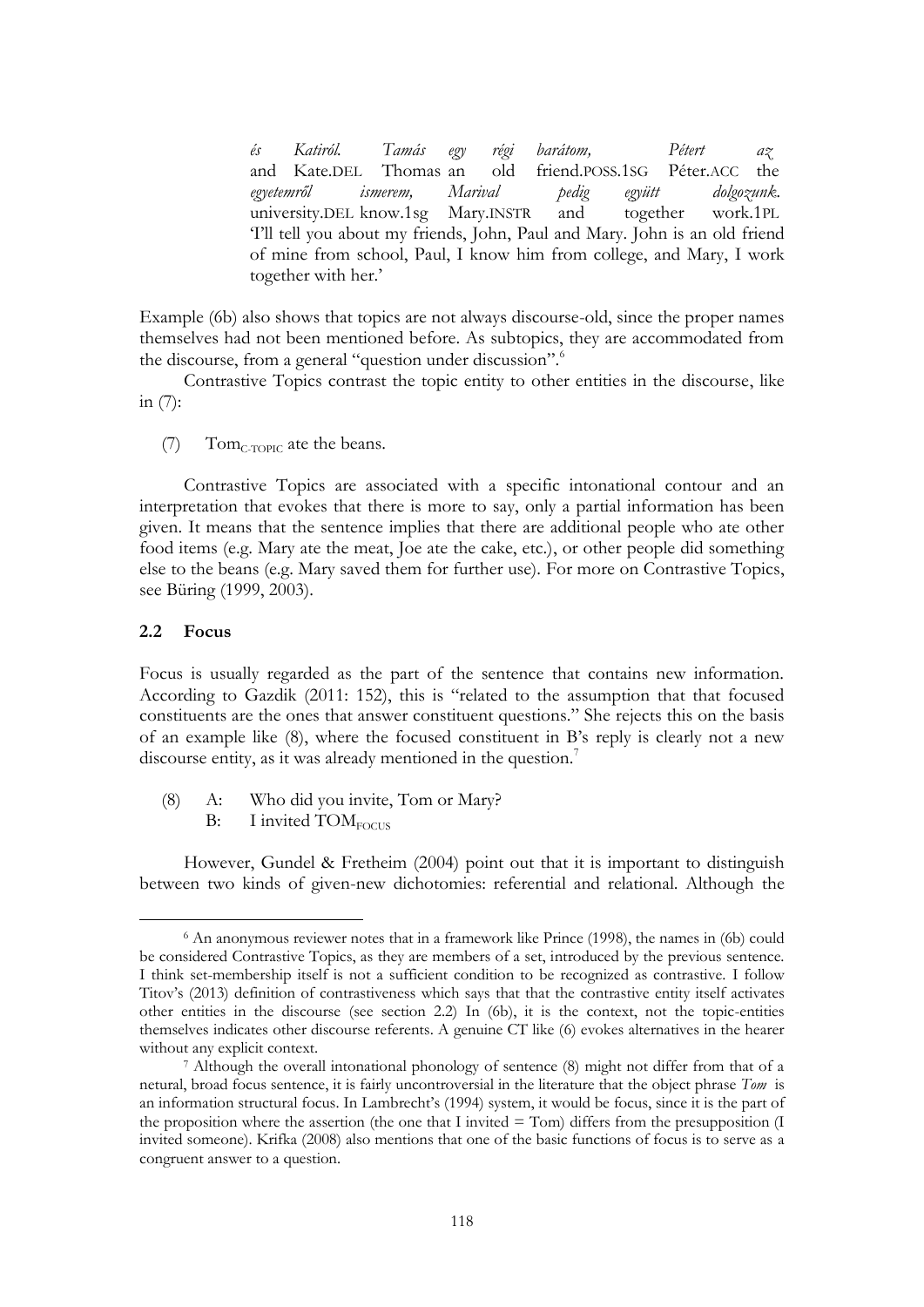denotation of *Tom* is referentially given, in the sense that it is already present in the discourse, its relation to the predicate is new. In other words, what is new is that *Tom* can instantiate the variable in the evoked proposition *I invited X*. 8

There are also subtypes of focus. The two main ones are Contrastive Focus and Information Focus. Both represent new information, but a Contrastive Focus also indicates that there are alternative candidates for the focus value. According to Titov (2013), for a focus to qualify as contrastive, "the set of alternatives must become active in the discourse at the point the sentence containing the contrastive element is uttered. No sooner and no later." In this sense, B's answer in  $(8)$  does not contain a contrastive focus, since the alternatives are already evoked in the question. The following exchange possibly contains a Contrastive Focus in B"s response.

- (9) A: Who did you invite?
	- B: It was  $TOM_{C\text{-FOCUS}}$  who I invited.

Under the most natural interpretation, B"s response entails that there were several other people whom B could have invited, but B chose *Tom*.

Focus is always highlighted in linguistic expressions in some way. English normally relies on prosody, so the focused element is accented. Hungarian, beside the prosodic means, also uses syntactic highlighting, placing the focused element into preverbal position, which may result in the well-known focus-induced inversion of particles, see  $(10).$ 

|  | (10) a. $Tom_{TOPIC}$ el-ment a koncertre.    |                               |  |
|--|-----------------------------------------------|-------------------------------|--|
|  |                                               | Tom away-went the concert.TO  |  |
|  |                                               | "Tom went to the concert."    |  |
|  | b. Tomi <sub>FOCUS</sub> ment el a koncertre. |                               |  |
|  |                                               | Tom went away the concert. TO |  |
|  |                                               | "TOM went to concert."        |  |

The general problem with defining topic and focus is that both of them are multifaceted phenomena, with syntactic, semantic and pragmatic repercussions. It has been noted by several researchers (Gundel & Fretheim 2004, Prince 1999) that consistency concerning them is seriously lacking in the linguistic literature. It is a significant task for linguistic research to reconcile the different views and approaches. What I have provided in this section is far from satisfactory in general, but it should be satisfactory enough for our current purposes, namely the closer examination of the Information-Structural properties of TOP and LD. I shall carry this out in the next sections.

## **3 Topicalization**

 $\overline{a}$ 

Below I repeat sentence (1a) as (11), which serves as our example for TOP. An object is fronted from its canonical position, leaving a "gap" behind.

<sup>8</sup> Even though Tom was mentioned as a possible candidate for the value of X, in the answer it is made an actual value of X. So its relation has changed, making it a new piece of information.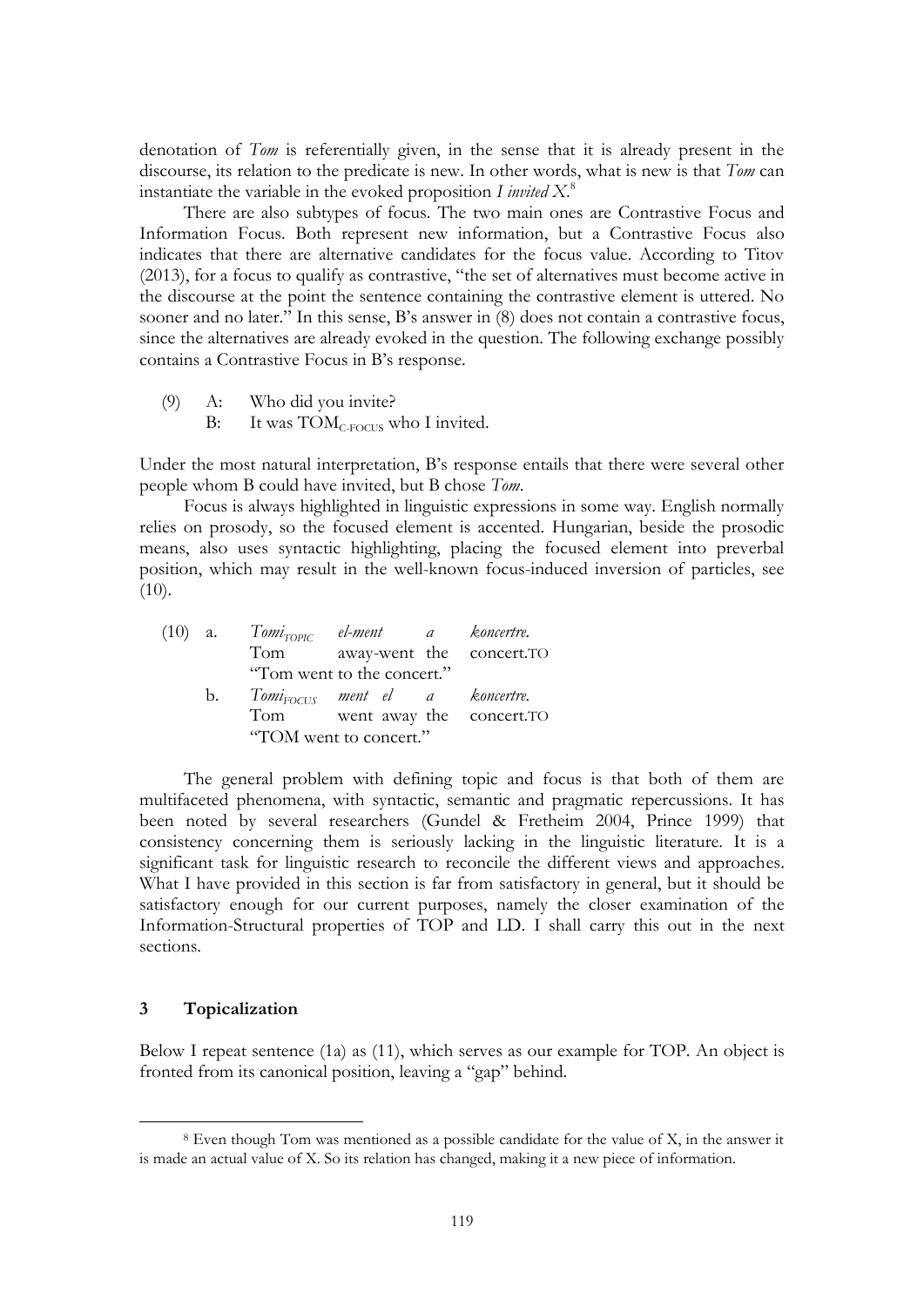#### $(11)$  Tom, I like.

The very first thing that we should note about sentence (11) is that the fronted constituent may actually have two distinct functions: it can be interpreted as a "topiclike" entity (we will return to this soon), or as some kind of focus. This was first noted by Prince (1981). The obvious question is this: what kind of focus is involved here?

Choi (1997), referring to Ward (1988), asserts that the fronted phrase actually refers to two discourse elements: one, a set or a scale, and two, a specification of a value or an element in that set or scale. In this example this would mean that the sentence evokes a set of people that I may like and picks *Tom* as a member of that set.

If this is correct, then the sentence meets the criteria for contractiveness defined by Titov (2013), mentioned earlier: the set of alternatives becomes active in the discourse at the point the sentence containing the contrastive element is uttered. When TOP is used this way, the sentence has only one pitch accent, an H\* tone (which Jackendoff 1972 calls A-accent) on the fronted constituent.

In the other use of TOP, the sentence has two accents. On the initial expression, it has an  $L+H^*$  tone. This is called B-accent by Jackendoff (1972), and there's also an accent on the verb or the subject. This alone indicates that what we are dealing with in this use is not a simple topic either.

Further doubt on the topichood of the initial element is cast by Prince's (1999) observations. She cites the following naturally occurring data, containing a topicalized phrase:

(12) Thanks to all who answered my note about asking about gloves. I didn"t look at this bb for several days and was astounded that there were 11 answers. *Some I missed, darn.*

Prince (1999) points out that the topicalized phrase fails on all three topichood-tests we have mentioned earlier:

- (13) a. Thanks to all who answered my note about asking about gloves. I didn"t look at this bb for several days and was astounded that there were 11 answers. *#As for some, I missed them, darn.*
	- b. A: Thanks to all who answered my note about asking about gloves. I didn"t look at this bb for several days and was astounded that there were 11 answers. B: *#What about some?*
		- A: Some I missed, darn.
	- c. She thanked everyone who answered her note about gloves. She said she didn't look at this bb for several days and was astounded that there were 11 answers. *#She said about some that she missed them.*

The problem that underlies the intuition that these sentences fail the tests is that the noun phrase *some* is not definite. As Gundel & Fretheim (2004) note that indefinites are not generally used to refer to familiar entities, thus they fail the familiarity condition, discussed in section 2.1. To put it differently, one may assert that in (13a-c), the word *some* fails to provide an adequate referent about which the sentence could predicate something. The fact that in (12), the "topicalization" is felicitous nevertheless strongly suggests that the fronted constituent is not a topic.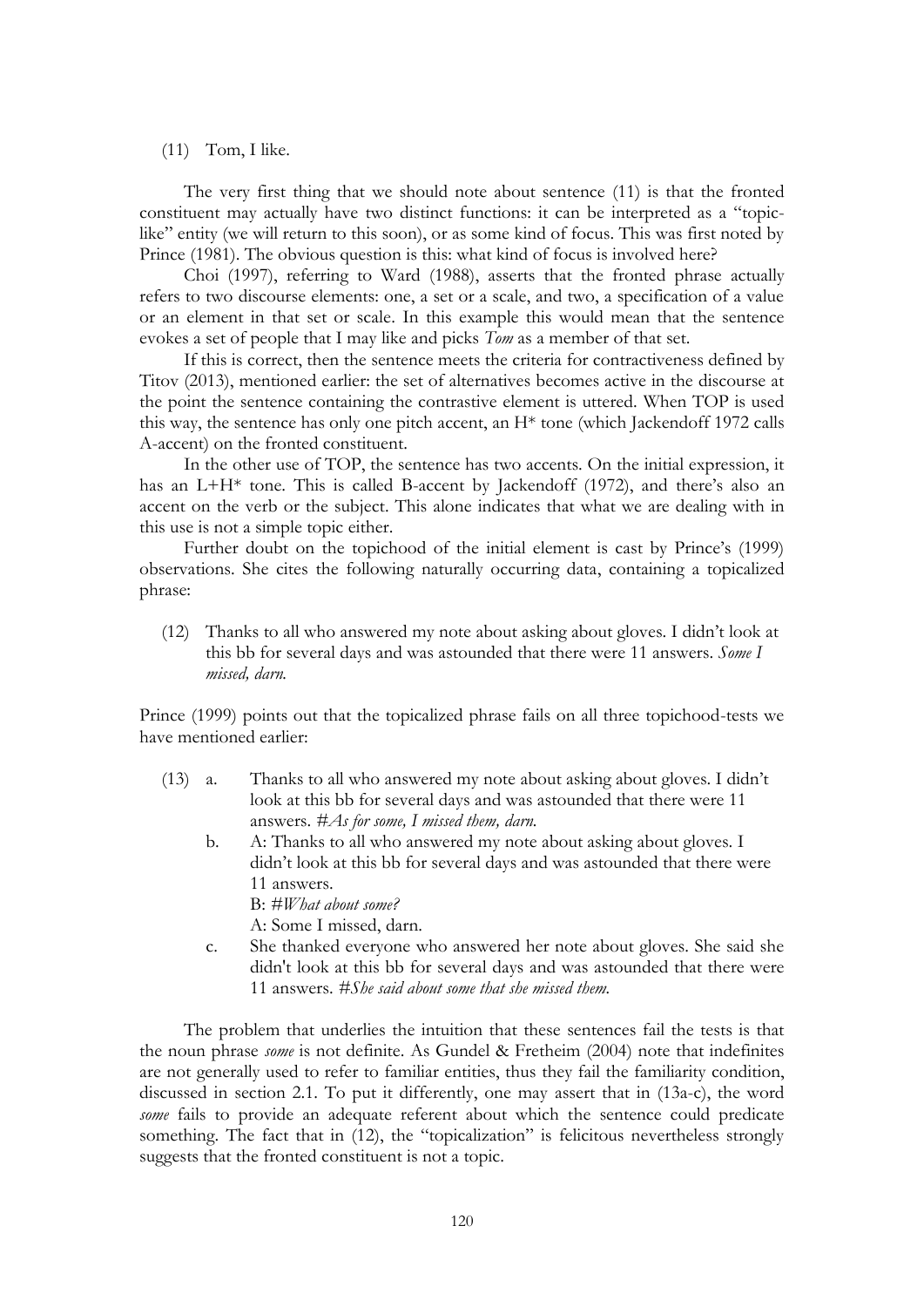Moreover, it was established that topics should at least be referential. Considering this, it is striking that there are several grammatical elements that may be topicalized, but would not count as referential under any basic understanding of the concept: verbs ((14a) and (14b)), adjectives (14c) and propositions (14d). If topicalization was about (referential) topics, all these examples would be predicted to be unacceptable.

(14) a. Surrender, we never will.

 $\overline{a}$ 

- b. To win, we at least tried.
- c. Happy, Tom will never be.
- d. That Tom was a movie star, we would never have guessed.

Finally, we should mention that Prince (1999) notes that in the corpus of Gregory Ward, which is a collection of naturally occurring Object-Subject-Verb structures, not one case can be found where the topicalized phrase is a  $3<sup>rd</sup>$  person pronoun (she picks  $3<sup>rd</sup>$ person pronouns because that is where one may choose between a lexical NP and a pronoun). As was discussed, according to Centering Theory, if anything is referred to with a pronoun in a sentence, it should be the backward looking center, which is one of Centering Theory"s candidates for the notion of topic. The fact that such elements are seldom topicalized raises further skepticism about the fact that TOP is a topic-marking device.

Of course none of these arguments is a clincher. One may debate that the topichood-tests are reliable enough (Gundel & Fretheim 2004 note that pragmatic tests are not deterministic, so they cannot be used as foolproof methods for identifying topics), or one does not have to subscribe to Centering Theory. However, the arguments enumerated in this section all point to the same direction: Topicalization is not about topics. What then is it about?

We have already established that TOP may mark a Contrastive Focus in one of its uses. I would like to argue that the other use of TOP marks Contrastive Topics (C-TOPIC), giving us the generalization that TOP is a marker of contrastive Information Structural categories. For the example in (14) it means that the topicalized phrase implies that there are other answers which the speaker did not miss, so contrast is evoked. This indeed seems to be a plausible interpretation.

The claim that TOPs mark C-TOPICs also sheds some light on the question of why it can be used with nonreferential expressions, demonstrated in (14). For reasons that are not clear to me at this point, the restrictions on what can qualify as a Contrastive Topic are lighter than on regular topics. The reasons for this should be subject to further investigation. <sup>9</sup> Nevertheless, the fact remains. For instance, Gécseg (2001) notes that in Hungarian (similarly to 14b-c), infinitives and adjectives can serve as C-TOPICs, unlike regular topics (the same fact holds for focus as well):

| $(15)$ a. |  | $U_{s2}$ ni <sub>C-TOPIC</sub> | tudok. |  | (Hungarian) |
|-----------|--|--------------------------------|--------|--|-------------|
|-----------|--|--------------------------------|--------|--|-------------|

<sup>9</sup> An anonymous reviewer raises the possibility that this is "because fronting is not associated with the notion of 'contrastive topic' but with contrastiveness in general and so restrictions on topics don"t always hold of fronted elements as they are not always topics." I think this view would be inadequate for several reasons. First, fronting itself is not necessarily contrastive, as we will see in the case of Left-Dislocation. Second, contrastive topics occur elsewhere as well and they are subject to the same looser categorical restrictions there (e.g. Tom will never be happy<sub>C-TOPIC</sub>, but at least will have *money*).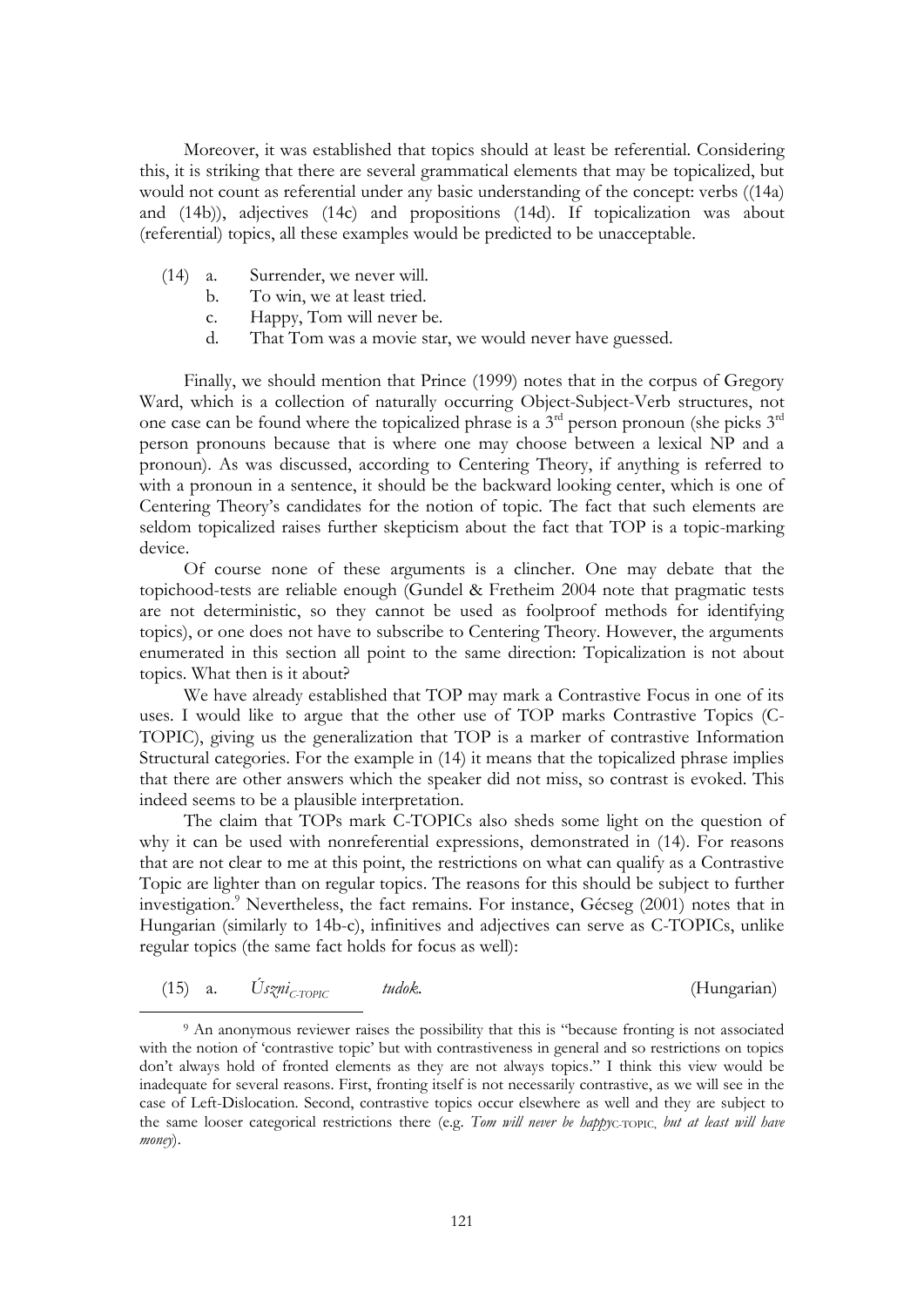| swim.INF can.1SG                            |  |                                                               |  |
|---------------------------------------------|--|---------------------------------------------------------------|--|
|                                             |  | "To swim, I'm able to." (as opposed to e.g., to ski)          |  |
| b. Szépnek <sub>c-TOPIC</sub> szép a húgod. |  |                                                               |  |
|                                             |  | pretty.DAT pretty the sister.POSS.2SG                         |  |
|                                             |  | "Pretty, your sister in fact is." (but she may not be clever) |  |

Having a constituent in a non-canonical position that might have two discourse functions is not unique to English. The Hungarian construction exemplified in (16) shows similar Information-Structural behavior.

| $(16)$ Tomit | mondtam,      hogy    láttam.  |  | (Hungarian) |
|--------------|--------------------------------|--|-------------|
|              | Tomi.acc said.1sG that saw.1PL |  |             |
|              | "Tom, I said that I saw."      |  |             |

Whatever syntactic analysis of these structures we subscribe to (for two different views, see Gervain 2002 and Szűcs 2014), from an information-structural perspective it is clear that the initial constituent *Tomi* could be either C-FOCUS or C-TOPIC. Just like in English, the two interpretations correspond to different intonational patterns. However, the parallel is not perfect, as in Hungarian, the two interpretations would also lead to syntactic differences. Since in Hungarian, only the focus has to be adjacent to the verb, in the case of the C-TOPIC-interpretation, a verbal modifier can intervene between the fronted constituent and the verb, see (17).

| $(17)$ Tomit | meg-mondtam,            hogy     láttam. |              | (Hungarian) |
|--------------|------------------------------------------|--------------|-------------|
|              | Tomi.acc PERF-said.1SG                   | that saw.1PL |             |
|              | "Tom, I did say that I saw."             |              |             |

#### **4 Left-Dislocation**

Superficially, LD differs from TOP only in that it contains a resumptive pronoun in the canonical position of the initial phrase. Our example for it was (1b), which is repeated here as (18).

(18) *Tom, I like him.*

Prince (1998) claims that there are 3 basic functions for LD:

(i) island-amnesty,

 $\overline{a}$ 

- (ii) simplifying discourse processing,
- (iii) signaling a "poset-inference."

In the first use, it is actually applied as covert topicalization. The speaker would like to use TOP, but faces a syntactic obstacle, e.g. an island, and thus is forced to put a resumptive pronoun in the canonical position of the initial element. One such example is shown in  $(19).^{10}$ 

<sup>10</sup> While in some languages, the distribution of gaps and resumptive pronouns is more complex, it is fairly uncontroversial in the literature that English uses resumptive pronouns for a very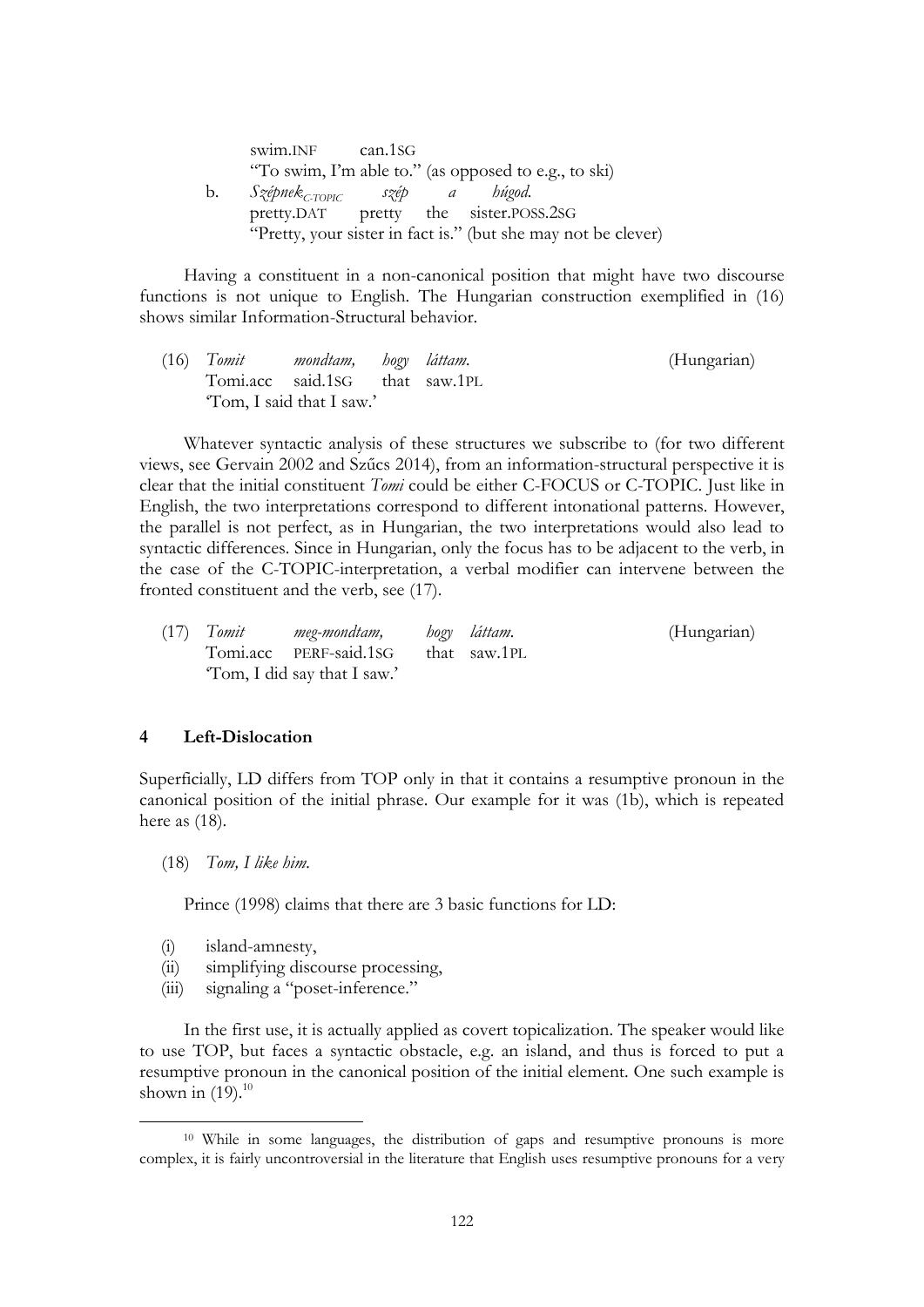(19) Tom, the story about \*(him) was funny.

As such uses are clearly forced by core syntax and have nothing to do with Information Structure, I exclude them from the scope of this paper.

The second function of LD is "simplifying discourse processing." According to Prince (1998) this means that by using LD, people remove discourse-new entities from positions that are dispreferred for them. Prince"s (1998) example for this is the following segment:

(20) My sister got stabbed. She died. Two of my sisters were living together on  $18<sup>th</sup>$ Street. They had gone to bed, and this man, their girlfriend"s husband, came in. He started fussing with my sister and she started to scream. *The landlady, she went up,* and he laid her out. So sister went to get a wash cloth to put on her, he stabbed her in the back.

According to Prince (1998), *the landlady* in its original position would be a subject and subjects are generally dispreferred as discourse-new entities.<sup>11</sup> One can also approach this from the perspective of Lambrecht's (1994: 185) "Principle of the separation of reference and role": do not introduce a referent and talk about it in the same clause. This militates against viewing the left-dislocated element as simple topics, as it was discussed in section 4.2, that topics are preferably discourse-established entities.

The third use of LD according to Prince (1998) is to trigger an inference on the part of the hearer that the entity represented by the initial NP stands in a salient partiallyordered set relation to some entity or entities already evoked in the discourse-model. Partially ordered sets, "posets" are "defined by a partial ordering R on some set of entities, e, such that, for all e-1, e-2, and e-3 that are elements of e, R is either reflexive, transitive, and antisymmetric or, alternatively, irreflexive, transitive, and asymmetric" (Prince 1998). In essence, this means that the left-dislocated entity has some set relation with other elements.

Prince (1998) sees these functions as separate entities. However, subsequent research suggests that there may be a way to have a unified view of functions 2 and 3 (as was stated, the first function is set aside in this paper).

Gregory & Michaelis (2001) have conducted a corpus study on TOP and LD. They suggest that the overarching function of LD is that of "topic promotion", that is, to bring entities into the discourse. They have compared all the LD tokens with all the TOP tokens and have found 3 factors that back this claim up.

First, they examined the givenness of LDs, compared to TOPs. They used Gundel, Hedberg & Zacharski's (1993) cognitive statuses to determine the referential givenness of an element in the discourse. These are (from the lowest to the highest givenness): type

(ii) a. This is the girl that John likes (\*her).

<u>.</u>

b. This is the girl that Peter said that John thinks that yesterday his mother had given some cakes to ?(her).

For more discussion on resumption see Aoun (2001), Falk (2002) and Gervain (2004).

<sup>11</sup> There is a traditionally assumed connection between subjecthood and topichood, see Lambrecht 1994, chapter 4.2.

restricted set of purposes. Their main function is to neutralize island-violations like the one in (19), and possibly they can be inserted in some sentences for parsing purposes, for instance see (iib) from Falk (2002).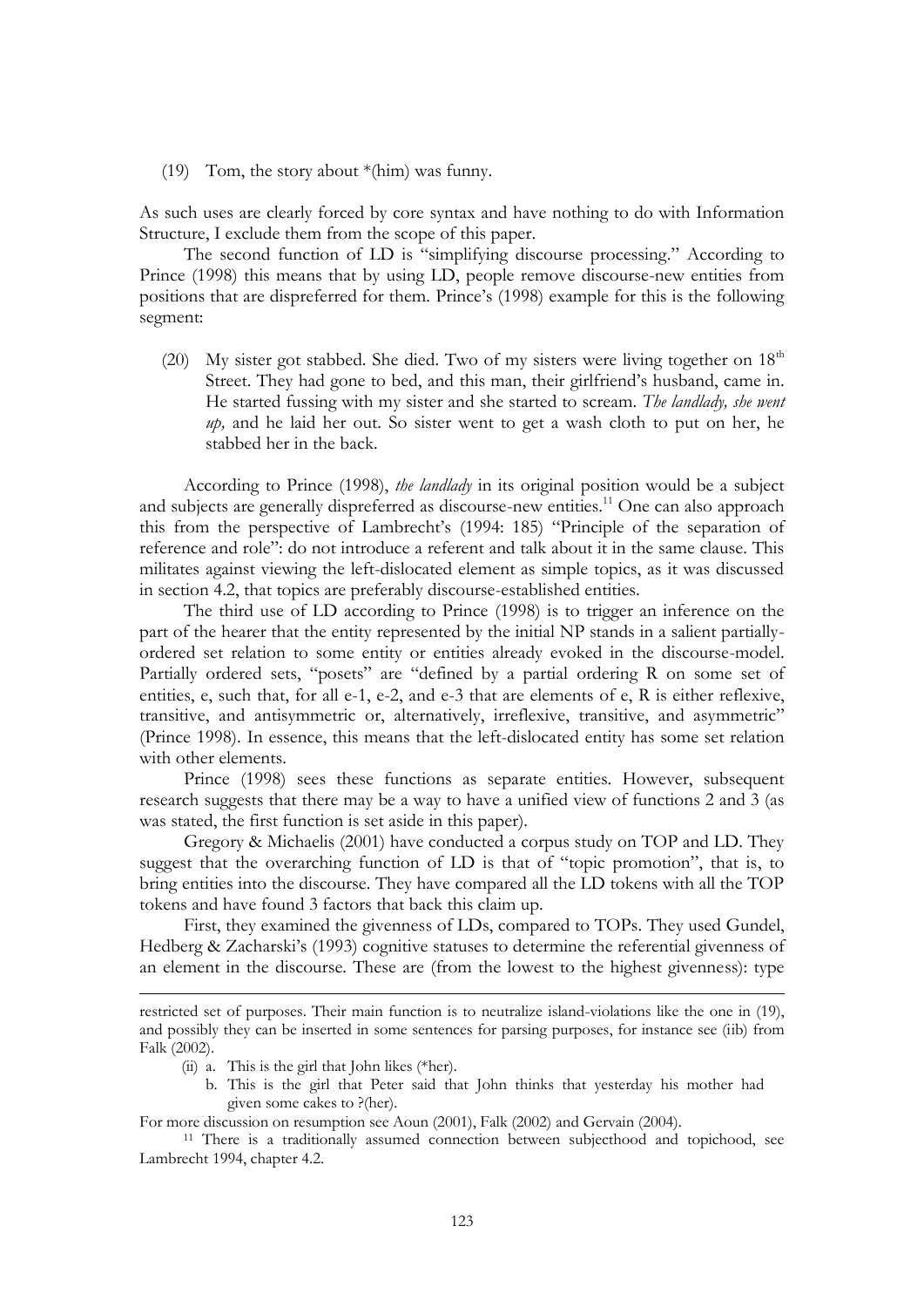identifiable, referentially uniquely identifiable, familiar, activated, in focus. In (18) there is an example for each status (examples 21a to 21e are from Gundel, Hedberg & Zacharski 1993).

| (21) | a. | Type identifiable:                                                |
|------|----|-------------------------------------------------------------------|
|      |    | I couldn't sleep last night. A dog (next door) kept me awake.     |
|      | b. | Referential:                                                      |
|      |    | I couldn't sleep last night. This dog (next door) kept me awake.  |
|      | c. | Uniquely identifiable:                                            |
|      |    | I couldn't sleep last night. The dog (next door) kept me awake.   |
|      | d. | <i><u>Familiar</u></i>                                            |
|      |    | I couldn't sleep last night. That dog (next door) kept me awake.  |
|      | e. | <i>Activated</i> :                                                |
|      |    | I couldn't sleep last night. That kept me awake.                  |
|      | f. | In focus:                                                         |
|      |    | I couldn't sleep last night because of your dog. It kept barking. |
|      |    |                                                                   |

Th authors found that LD has relatively low givenness in the discourse, the most typical givenness status being uniquely identifiable. According to Gregory and Michaelis (2001), this is expected if LD is a topic-promotion device, since "uniquely identifiable status alone represents the intersection of discourse-new and hearer-old statuses," entities that can be identified by the hearer (a condition for topics, see example (5)), but are not in the current discourse yet. TOPs on the other hand had higher activation status, which is expected if they are contrasted to some discourse elements, as was established in the previous section.

Gregory & Michaelis"s (2001) second target for investigation was the anaphoricity of left-dislocated and topicalized entities. They categorized tokens according to the type of the anaphoric link that the fronted element had to the discourse (from highest to lowest): directly mentioned, the entity is member of a set that has been mentioned, none. They found that LDs tended to have low anaphoricity, which is expected if their role is topic promotion.

Gregory & Michaelis (2001)"s final factor was topic persistence. They measured to what extent the fronted elements in LD and TOP tend to remain topics of the subsequent discourse. They found that LD has a high topic persistence, as opposed to TOP. This is in line with what we have discussed in connection with these structures: LD is a topic promoter, so one expects that the entity introduced by it is going to be talked about. We do not have such expectations for contrasted elements introduced by TOP.

What do these results of functionalist research mean from a generative perspective? I think considering all these it stands to reason to say that left-dislocated elements correspond to the discourse function Frascarelli (2007) and Erteschik-Shir (2007) refer to as "shifting topic" or "thematic shifter". This means that LD could be regarded as a topic-marking device, but what we have here is a subtype of topics. It either introduces a completely new topic (Prince's 1999 first function), or a subtopic of an existing discourse topic (Prince's 1999 second function). That LD can be used to introduce a brand-new topic is evident from the fact that it is conceivable that someone, looking for a particular Tom, enters a room and utters the following sentence, containing an LD:

(22) Tom, where is he?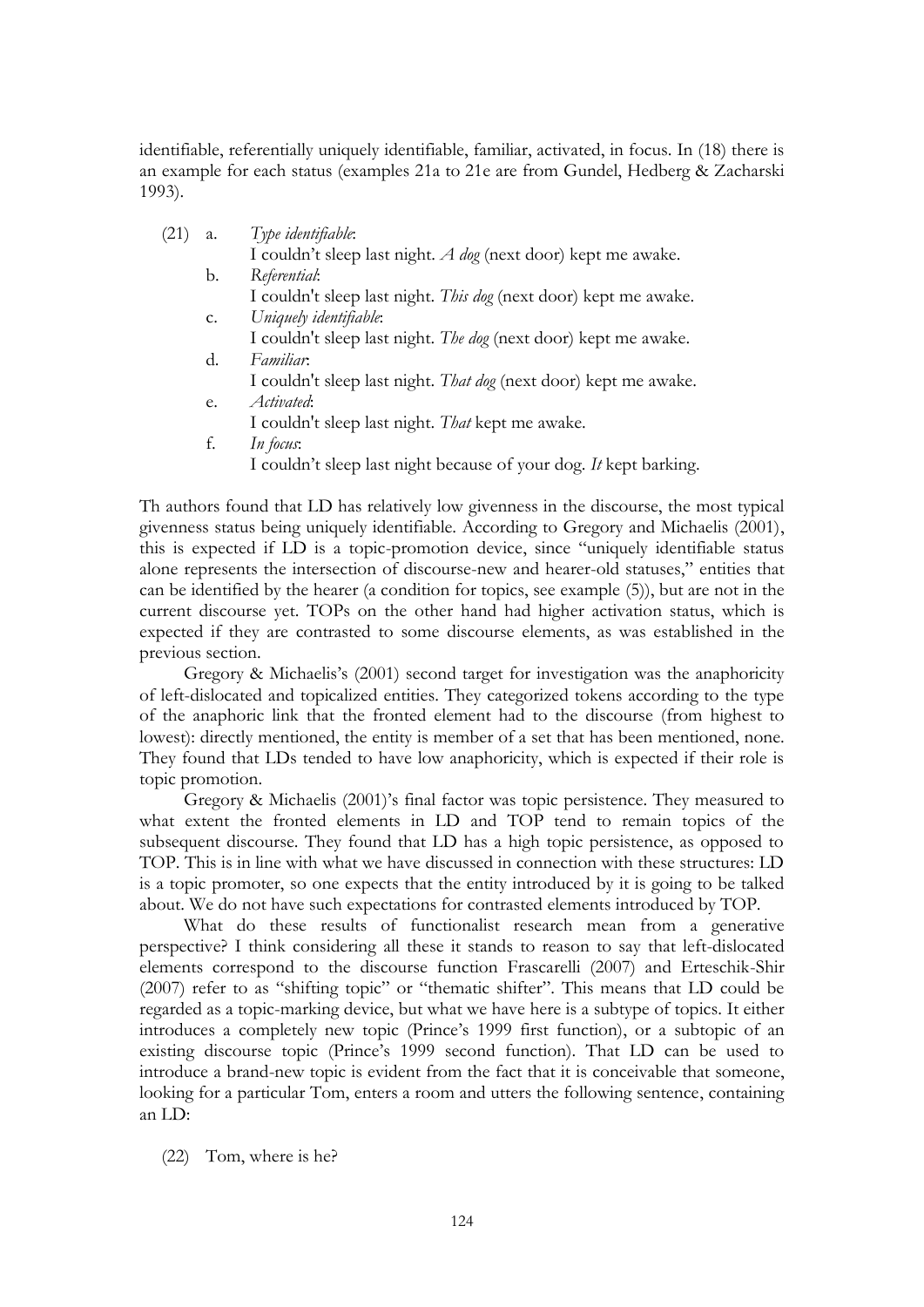The same could hardly be conceivable with TOP (as C-TOPIC and C-FOCUS are always related to the discourse and cannot be uttered out of the blue), though syntactic factors may also interfere in this particular example.

That LD is related to topics gets further support from two facts. First, recall that we discussed in section 3 that the fact TOP is grammatical with nonreferential entities supports the claim that it's not a topic-marking device. On the other hand, such entities make LD seriously degraded:

- (23) a. ???Surrender, we will never do so.
	- b. ???Happy, Tom will never be like that.
	- c. ???That Tom was a movie star, we would have never guessed that.

Second, a corpus study by Snider & Zaenen (2006) found that there is a positive correlation between LD and animacy. This is expected if LD is a device for marking a kind of topics, Thematic Shifters, as it was noted in section 2, there is a general tendency for topics to denote animate entities.

#### **5 Conclusions**

I have argued in this paper that the general idea that Topicalization and Left-Dislocation are topic marking devices is too simplistic. I aimed to look into functionalist linguistic research regarding these constructions and I tried to create a synthesis with the concepts of generative research. In my view, TOP is a marker of contrastive IS categories, Contrastive Topic and Contrastive Focus, whereas LD corresponds to thematic shifters. The following passage, from Prince (1998) is a nice illustration of these statements:

(24) She had an idea for a project. She"s going to use three groups of mice. *One, she'll feed them mouse chow*, just the regular stuff they make for mice. *Another she'll feed them veggies. And the third she'll feed junk food.*

In this passage, two LDs are followed by a TOP. The LDs represent subtopics of the groups of mice, introduced in the second sentence. They are part of a set, but not contrasted. What is contrasted is the third group of mice. This is quite obvious from the setting, the experiment, the aim of which most probably is to evaluate the effects of junk food. So what I claim is that although both TOP and LD may indicate that the denotatum of the fronted constituent is an element of a set, it is only TOP that actually evokes a contrast with other members of the set.

Chafe (1976) already suggested that TOP is necessarily contrastive. He defined "contrast" as assertion on the part of the speaker that one of "a limited number of candidates" is "correct". Birner & Ward (1998) criticizes this view on the basis of examples like (25):

(25) The only time the guy isn"t considered a failure is when he resigns and announces his new job. That's the tipoff, "John Smith resigned, future plans unknown" means he was fired. "John Smith resigned to accept the position of president of X company" – then you know he resigned. *This little nuance you recognize immediately when you're in corporate life.*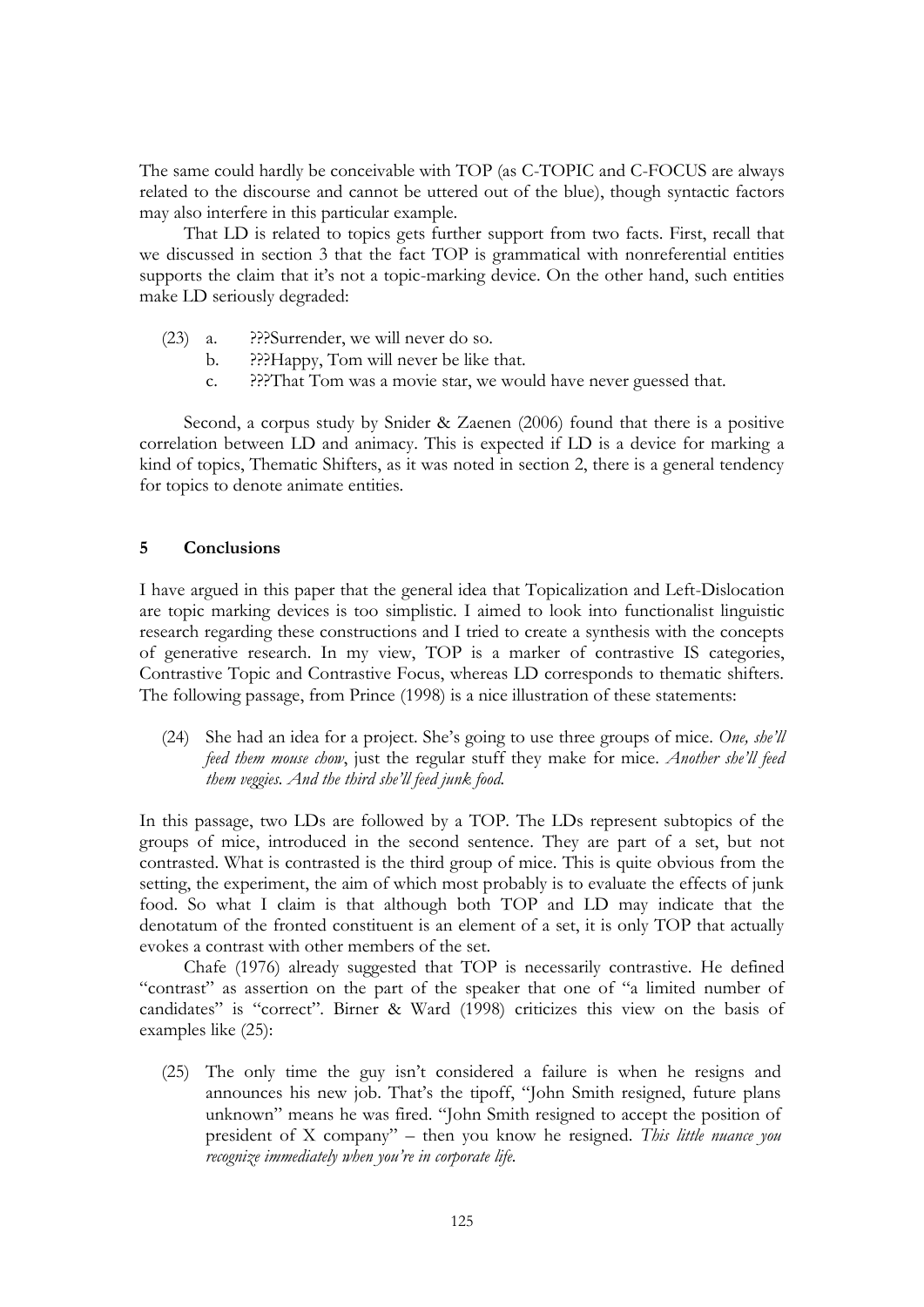They claim that "it seems unlikely that the speaker is asserting that one little nuance is the "correct selection" from some set of little nuances." I think Chafe (1976) was right in his claim that TOP is contrastive, but he gave a wrong definition of contrastiveness. What counts is not whether the number of candidates is limited or not, or whether there is a "correct" selection, but the fact that the topicalized constituent does evoke the presence of a set of salient alternative members, as in Titov's (2013) definition of contrast. I think that this is intuitively true even for (25). It does evoke the inference that there are other nuances in corporate life that one could talk about. Left-dislocated entities may be set-members, but the other members of the set are not salient in relation to the left-dislocated element. This is particularly clear in example (22) (*Tom, where is he?*), which has zero implication suggesting that the speaker might also look for other people. What is important is the newly introduced topic (*Tom*), set-membership is non-existent in this case.

These notions (Contrastive Topic, Contrastive Focus, Thematic shifter) are recognized categories in generative research, so this attempt is a favorable move in the goal of bringing different research traditions closer to each other.

The formalization of these suggestions is subject to further research. This is not an easy task. One direction one could take is to regard "contrast" as a primitive IS notion that characterizes both C-FOCUS and C-TOPIC, but not Thematic Shifters or Information Foci (see e.g. Vermeulen 2009). Another intriguing possibility is Titov"s (2013) recent suggestion that C-FOCUS and C-TOPIC are not separate IS categories, but one category in different configurations. A third option could be to try to define IS notions in terms of discourse-linkedness or prominence (e.g. Gazdik 2011).

Because of the several linguistic levels involved, I think models with multiple levels of representation like Lexical Functional Grammar would fare the best in formalizing these phenomena. In this model of grammar, there have already been some advances in the formal representation of Information Structure (see King & Zaenen 2004 and Gazdik 2011), phonology (Mycock and Lowe 2013) and discourse structure (Gazdik 2011).

#### **References**

- Aoun, Joseph, Lina Chouieri and Norbert Hornstein. 2001. Resumption, movement, and derivational economy. *Linguistic Inquiry* 32. 371*–*404.
- Birner, Betty & Gregory Ward. 1998. *Information status and noncanonical word order in English*. Amsterdam/Philadelphia: John Benjamins Company.
- Büring, Daniel. 1999. Topic. In Peter Bosch & Rob van der Sandt (eds.), *Focus – Linguistic, cognitive, and computational perspectives*. Cambridge: Cambridge University Press.
- Büring, Daniel. 2003. On d-trees, beans, and b-accents. *Linguistics & Philosophy*, 26.5. 511–545.
- Choi, Hye-Won. 1997. Information structure, phrase structure, and their interface. In Miriam Butt & Tracy Holloway King (eds.), *Proceedings of the LFG97 Conference*. Stanford: CSLI Publications.
- Chafe, Wallace. 1976. Givenness, contrastiveness, definiteness, subjects, topics, and point of view. In Charles Li (ed.), *Subject and Topic*, 25*–*55. New York: Academic Press.
- Dalrymple, Mary 2001. *Lexical functional grammar*. San Diego: Academic Press.
- Dalrymple, Mary & Irina Nikolaeva. 2011. *Objects and information structure*. Cambridge: Cambridge University Press.
- Erteschik-Shir, Nomi. 2007. *Information structure: The syntax-discourse interface*. Oxford: Oxford University Press.
- Falk, Yehuda. 2002. Resumptive pronouns in LFG. In Miriam Butt, Tracy Holloway King (eds.), *Proceedings of the LFG 02 conference*, 154*–*173. Stanford: CSLI Publications.